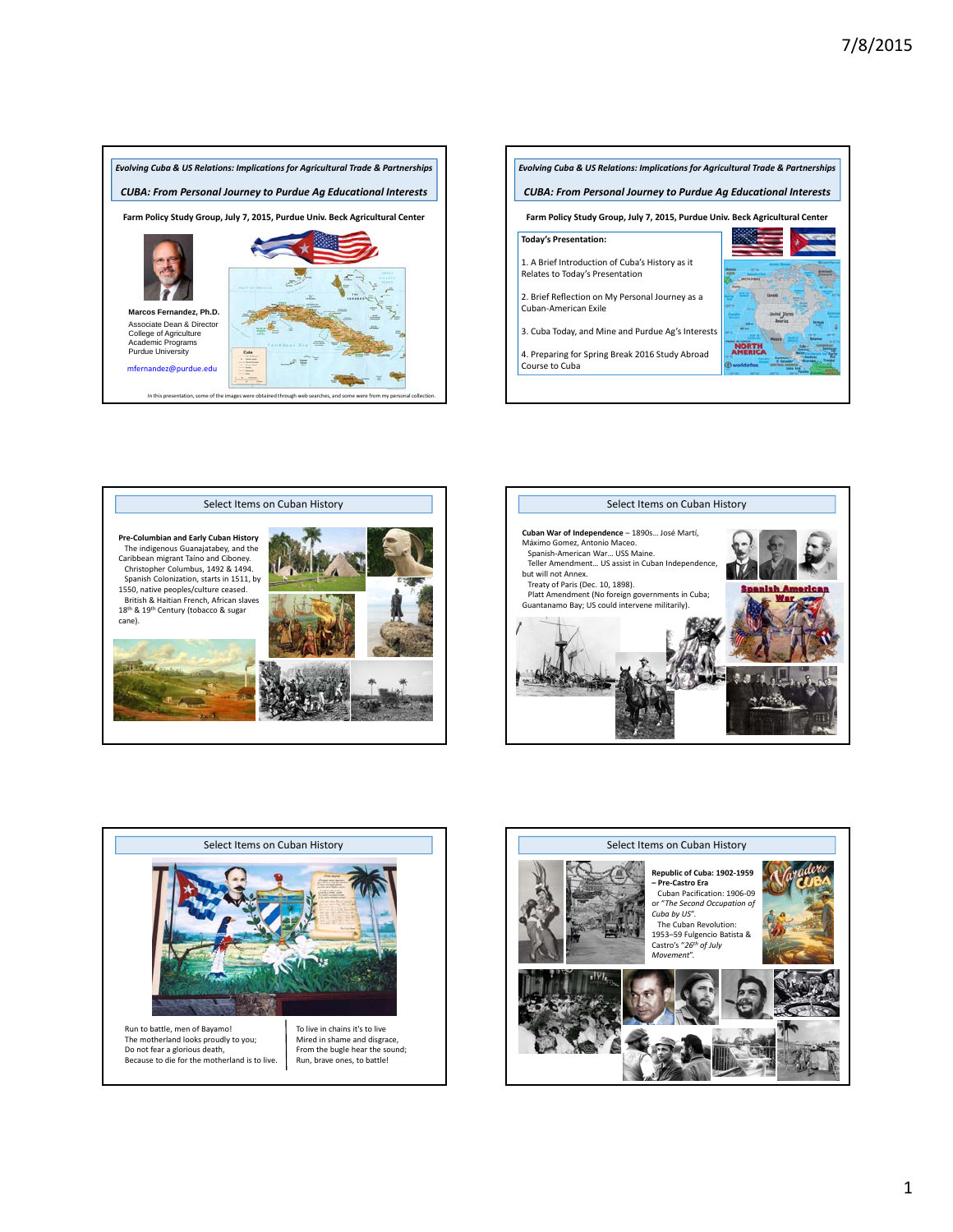## **Republic of Cuba: Post‐1959 – Castro Era** Unsuccessful Anti‐Castro Escambray Rebellion ‐‐ 1959‐65. Cuban expropriates: Petroleum Refineries, ITT, United Fruit Company, along with Agrarian Reforms, etc. US severed diplomatic ties with Cuba ‐‐ Jan. 3, 1961. Cuban membership in OAS suspended ‐‐ Jan. 22, 1962. US imposed Trade Embargo on Cuba ‐‐ Feb. 3, 1962. Kennedy ceases all US‐Cuban Trade ‐‐ Feb. 7, 1962. Extends US Travel & Commercial Bans ‐‐ Jan. 8, 1963. Bay of Pigs Invasion (President Kennedy, April 1961, CIA‐sponsored paramilitary *Brigade 2506*)… and Operation Mongoose. The Cuban Missile Crisis, October 1962. Integrated Revolutionary Organizations (IRO)… United Party of the Cuban Socialist Revolution (PURSC)… Communist Party (October 3, 1965 w/ Fidel Castro as First Secretary). New Constitution (1976) established Communist Party's central rule. Select Items on Cuban History





## My Personal Journey As A Cuban‐American Exile

## **A Brief Family History:**

Grand‐ancestry: Paternal ‐ Spanish‐born; Maternal ancestry ‐ Cuban‐born. Father? Aurelio Manuel Fernandez Diaz. Educated in USA & Univ. Habana, CPA.<br>Mather? Josephina Dorotea Verges Rodriguez. 10<sup>th</sup> Grade Education, worked at ITT. Me? I was born in November 1958, youngest of four children. Parents divorced.

## During the Cuban Revolution…

My uncle, Cesareo Fernandez Diaz, joined the pro‐Castro "26th of July Movement," whereas my father, his brother, was staunchly anti‐Castro. Nonetheless, as brothers, both supportive and protective of one another. Cesareo became chief architect for Castro government in 1959 (Eastern Havana). Heart attack and died months after appointment. My father became "an issue" to Castro, so he left Cuba to USA, never to return.

Mother and I were the last of family to leave Cuba (Nov. 1963; Freedom Flights) arriving in the USA after a two-month stay in Mexico USA (Dec. 1963). Arduous low-pay factory labor, we resided in Cuban and Hispanic low income communities. Education was the mantra onto road of the American Dream, to achieve a better quality of life. The rest, as they say, is history, very much based on the original Land‐Grant vision and promise….



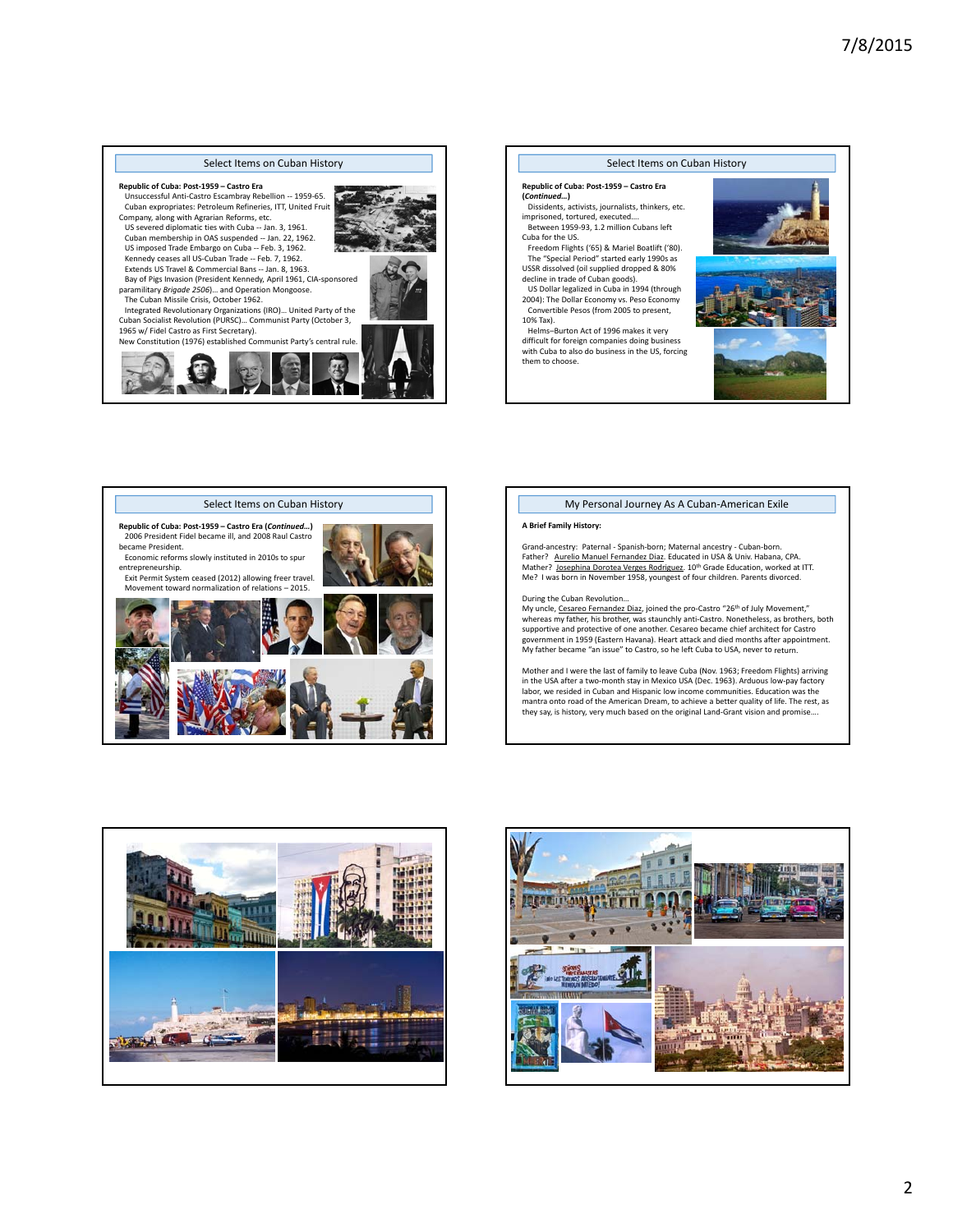









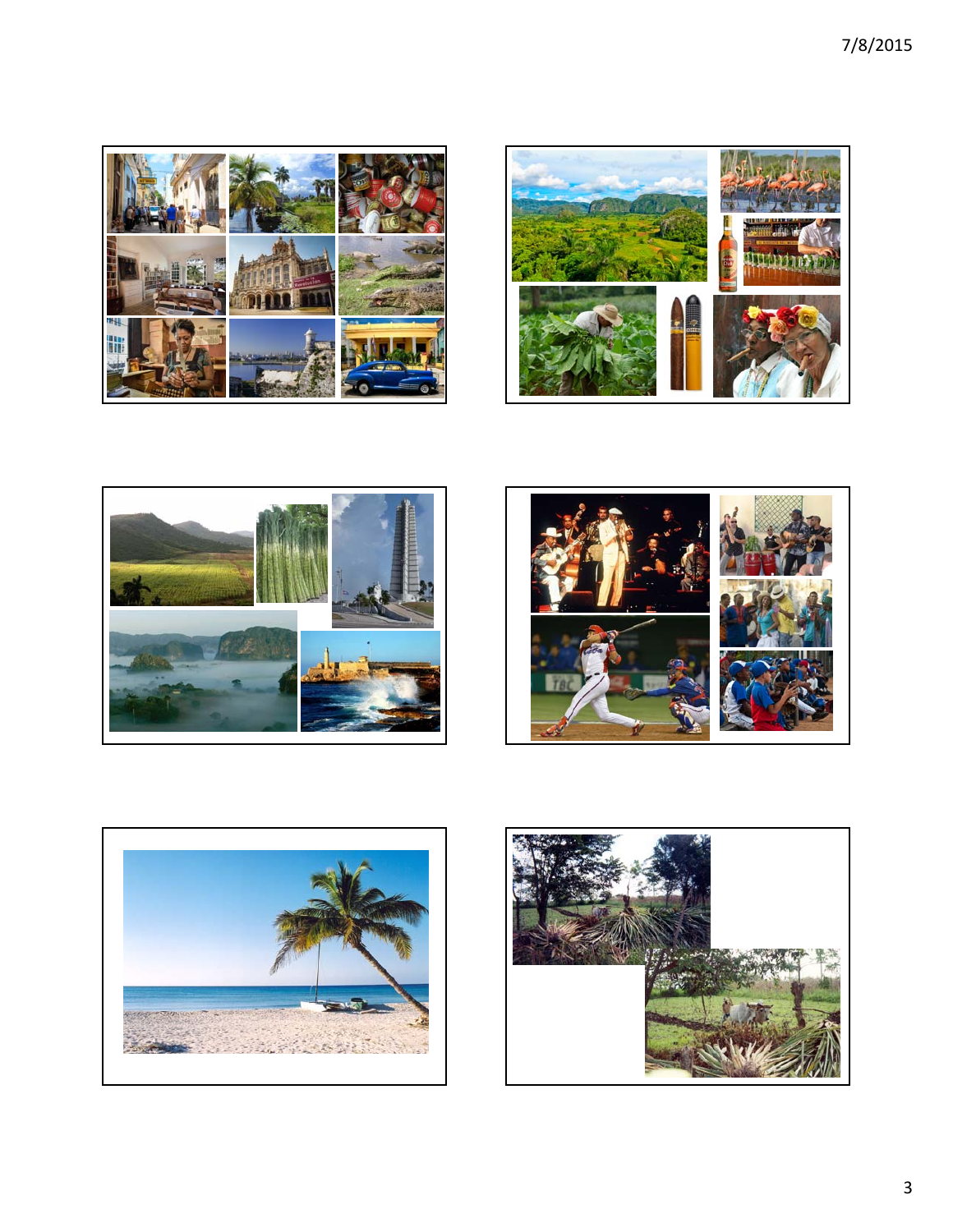